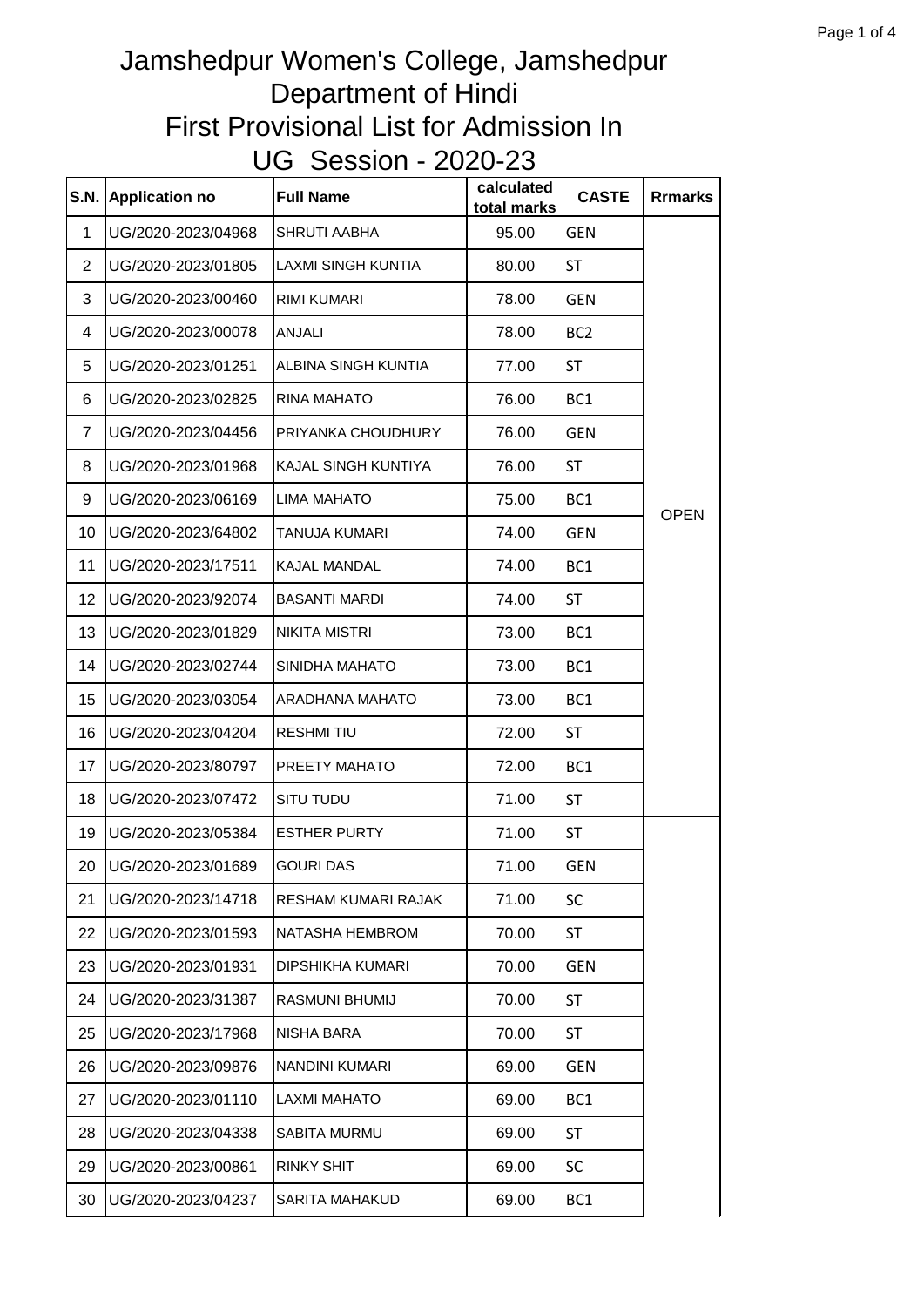| S.N. | <b>Application no</b> | <b>Full Name</b>             | calculated<br>total marks | <b>CASTE</b>    | <b>Rrmarks</b>                 |
|------|-----------------------|------------------------------|---------------------------|-----------------|--------------------------------|
| 31   | UG/2020-2023/00725    | <b>BANASHREE MAHATO</b>      | 68.00                     | BC1             |                                |
| 32   | UG/2020-2023/12721    | <b>PUJA PRAMANIK</b>         | 68.00                     | <b>GEN</b>      |                                |
| 33   | UG/2020-2023/03979    | <b>RESHMI DAS</b>            | 68.00                     | BC1             |                                |
| 34   | UG/2020-2023/14979    | <b>RUBI MAHATO</b>           | 68.00                     | BC <sub>2</sub> |                                |
| 35   | UG/2020-2023/124535   | <b>SUMAN KUMARI</b>          | 67.00                     | BC <sub>2</sub> |                                |
| 36   | UG/2020-2023/03222    | SUDHA KUMARI RAM             | 67.00                     | <b>SC</b>       |                                |
| 37   | UG/2020-2023/04137    | <b>CHANDANA SINGH SARDAR</b> | 67.00                     | <b>ST</b>       |                                |
| 38   | UG/2020-2023/16072    | <b>SHIVANI KUMARI</b>        | 67.00                     | ST              |                                |
| 39   | UG/2020-2023/07487    | <b>PRITY DAS</b>             | 67.00                     | <b>GEN</b>      | <b>KOLHAN</b><br><b>REGION</b> |
| 40   | UG/2020-2023/06959    | <b>PUJA KUMARI</b>           | 66.00                     | <b>GEN</b>      | <b>OPEN</b>                    |
| 41   | UG/2020-2023/04273    | <b>ANJANI KUMARI</b>         | 66.00                     | <b>GEN</b>      |                                |
| 42   | UG/2020-2023/06418    | <b>ANJALI KUMARI</b>         | 66.00                     | <b>GEN</b>      |                                |
| 43   | UG/2020-2023/04561    | <b>MOUSAMI MAHATO</b>        | 66.00                     | <b>GEN</b>      |                                |
| 44   | UG/2020-2023/02288    | <b>PRIYA RANI GOPE</b>       | 66.00                     | BC1             |                                |
| 45   | UG/2020-2023/00290    | PRIYA KUMARI                 | 65.00                     | <b>GEN</b>      |                                |
| 46   | UG/2020-2023/03087    | MADHUMITA MAHATO             | 65.00                     | <b>GEN</b>      |                                |
| 47   | UG/2020-2023/02463    | <b>REENA MAHATO</b>          | 65.00                     | BC <sub>1</sub> |                                |
| 48   | UG/2020-2023/51075    | <b>BABITA PRADHAN</b>        | 65.00                     | BC1             |                                |
| 49   | UG/2020-2023/00983    | <b>RITA KUMARI</b>           | 64.00                     | BC <sub>1</sub> |                                |
| 50   | UG/2020-2023/07665    | <b>ANKITA TIRKEY</b>         | 64.00                     | ST              |                                |
| 51   | UG/2020-2023/01623    | <b>PRATIMA GOPE</b>          | 64.00                     | BC <sub>1</sub> |                                |
| 52   | UG/2020-2023/02310    | <b>PUJA KUMARI</b>           | 64.00                     | <b>GEN</b>      |                                |
| 53   | UG/2020-2023/11019    | ROSHANI KUMARI               | 63.00                     | SC              |                                |
| 54   | UG/2020-2023/11952    | PREETI KUMARI                | 63.00                     | <b>GEN</b>      |                                |
| 55   | UG/2020-2023/23061    | <b>RUMA MANDAL</b>           | 63.00                     | BC1             |                                |
| 56   | UG/2020-2023/06427    | <b>KAJAL KUMARI</b>          | 63.00                     | <b>GEN</b>      |                                |
| 57   | UG/2020-2023/06487    | <b>KHUSHBU KUMARI</b>        | 63.00                     | <b>GEN</b>      |                                |
| 58   | UG/2020-2023/70588    | <b>PUJA PRADHAN</b>          | 63.00                     | BC <sub>2</sub> |                                |
| 59   | UG/2020-2023/00316    | <b>PRITY MISHRA</b>          | 63.00                     | <b>GEN</b>      |                                |
| 60   | UG/2020-2023/14569    | PUSHPA HEMBRAM               | 62.00                     | <b>ST</b>       |                                |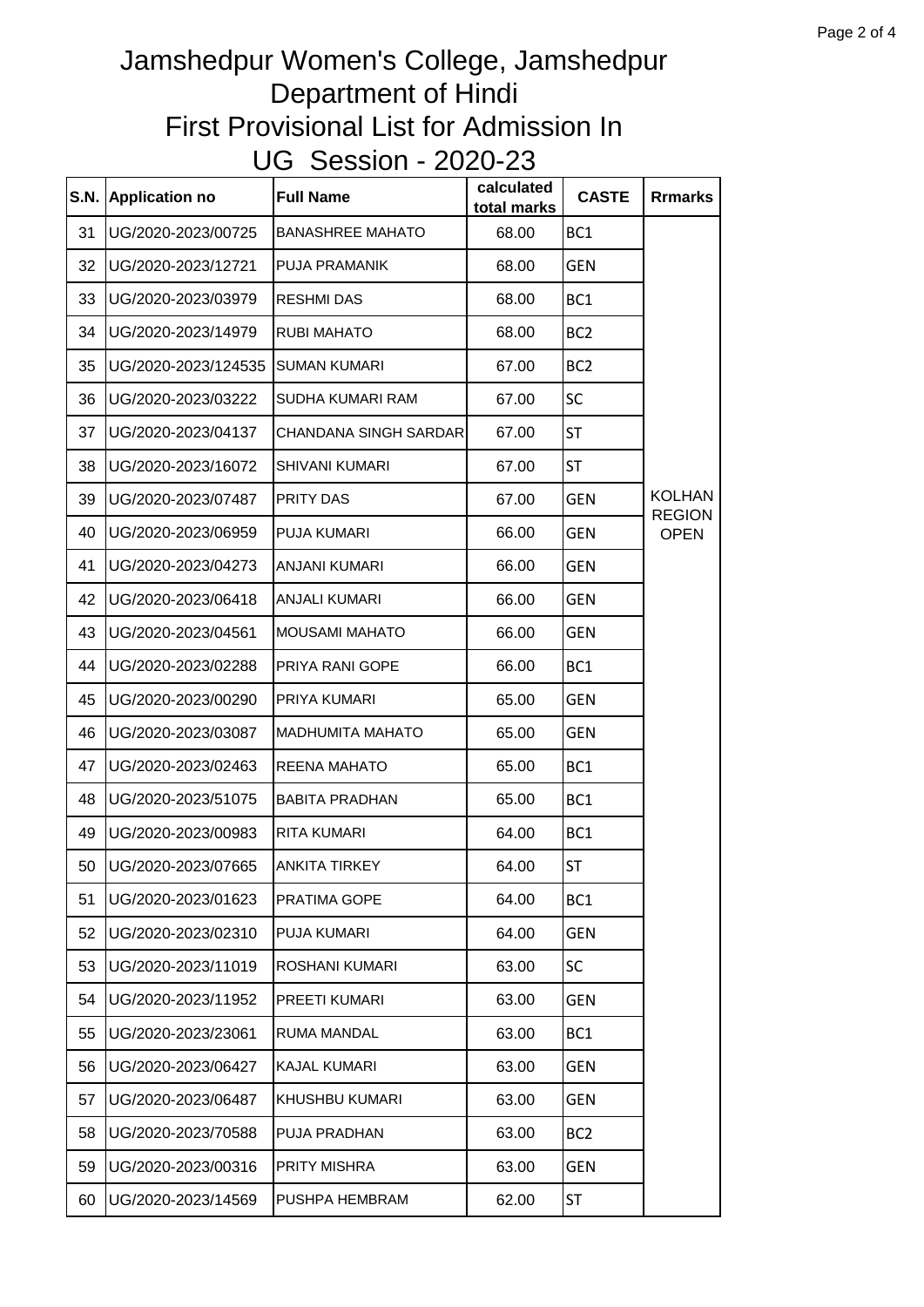| S.N. | <b>Application no</b> | <b>Full Name</b>                       | calculated<br>total marks | <b>CASTE</b>    | <b>Rrmarks</b>  |
|------|-----------------------|----------------------------------------|---------------------------|-----------------|-----------------|
| 61   | UG/2020-2023/83739    | SARITA KUMARI MAHATO                   | 62.00                     | <b>ST</b>       |                 |
| 62   | UG/2020-2023/48677    | RAKHI SARDAR                           | 62.00                     | <b>ST</b>       |                 |
| 63   | UG/2020-2023/01786    | <b>SHIWANI SOREN</b>                   | 61.00                     | <b>ST</b>       |                 |
| 64   | UG/2020-2023/26093    | <b>SUNITA SARDAR</b>                   | 60.00                     | <b>ST</b>       |                 |
| 65   | UG/2020-2023/00257    | PUJA MUNDA                             | 60.00                     | <b>ST</b>       |                 |
| 66   | UG/2020-2023/07489    | <b>RANI MARDI</b>                      | 60.00                     | <b>ST</b>       |                 |
| 67   | UG/2020-2023/05045    | SHIKHA TOPNO                           | 60.00                     | <b>ST</b>       |                 |
| 68   | UG/2020-2023/68792    | PRIYANKA SARDAR                        | 57.00                     | <b>ST</b>       | <b>ST</b>       |
| 69   | UG/2020-2023/88196    | SOMBARI HANSDA                         | 57.00                     | <b>ST</b>       |                 |
| 70   | UG/2020-2023/03123    | <b>SANGITA SINGH</b>                   | 56.00                     | <b>ST</b>       |                 |
| 71   | UG/2020-2023/04078    | <b>ASHTAMI MUDI</b>                    | 55.00                     | <b>ST</b>       |                 |
| 72   | UG/2020-2023/05206    | <b>MANSI SOREN</b>                     | 55.00                     | <b>ST</b>       |                 |
| 73   | UG/2020-2023/30315    | <b>MINAKSHI TIRIYA</b>                 | 55.00                     | <b>ST</b>       |                 |
| 74   | UG/2020-2023/56884    | <b>SARITA TUDU</b>                     | 52.00                     | <b>ST</b>       |                 |
| 75   | UG/2020-2023/39485    | PINKI SOREN                            | 50.00                     | <b>ST</b>       |                 |
| 76   | UG/2020-2023/16642    | CHANDNI MURMU                          | 47.00                     | <b>ST</b>       |                 |
| 77   | UG/2020-2023/49405    | PINKI MUKHI                            | 55.00                     | <b>SC</b>       | SC              |
| 78   | UG/2020-2023/09650    | <b>PUNAM RAVIDAS</b>                   | 48.00                     | <b>SC</b>       |                 |
| 79   | UG/2020-2023/66917    | <b>KUNTI MAHATO</b>                    | 62.00                     | BC <sub>1</sub> |                 |
| 80   | UG/2020-2023/30862    | <b>MANSI BERA</b>                      | 61.00                     | BC <sub>1</sub> |                 |
| 81   | UG/2020-2023/63493    | <b>RESHMA KUMARI</b><br><b>PRADHAN</b> | 61.00                     | BC <sub>1</sub> |                 |
| 82   | UG/2020-2023/01841    | <b>MAMTA MAHTO</b>                     | 60.00                     | BC <sub>1</sub> |                 |
| 83   | UG/2020-2023/05203    | <b>SUSHMITA MAHATO</b>                 | 53.00                     | BC <sub>1</sub> | BC <sub>1</sub> |
| 84   | UG/2020-2023/04847    | <b>ANITA MAHATO</b>                    | 52.00                     | BC <sub>1</sub> |                 |
| 85   | UG/2020-2023/94028    | <b>GAYATRI KUMARI DAS</b>              | 50.00                     | BC <sub>1</sub> |                 |
| 86   | UG/2020-2023/00534    | <b>ANITA MAHATO</b>                    | 50.00                     | BC <sub>1</sub> |                 |
| 87   | UG/2020-2023/24910    | <b>ANJALI GORAI</b>                    | 49.00                     | BC <sub>1</sub> |                 |
| 88   | UG/2020-2023/98051    | DIPALI MAHATO                          | 61.00                     | BC <sub>2</sub> |                 |
| 89   | UG/2020-2023/01455    | TRISHA SENAPATI                        | 53.00                     | BC <sub>2</sub> |                 |
| 90   | UG/2020-2023/10871    | <b>PRATIMA TANTI</b>                   | 51.00                     | BC <sub>2</sub> | BC <sub>2</sub> |